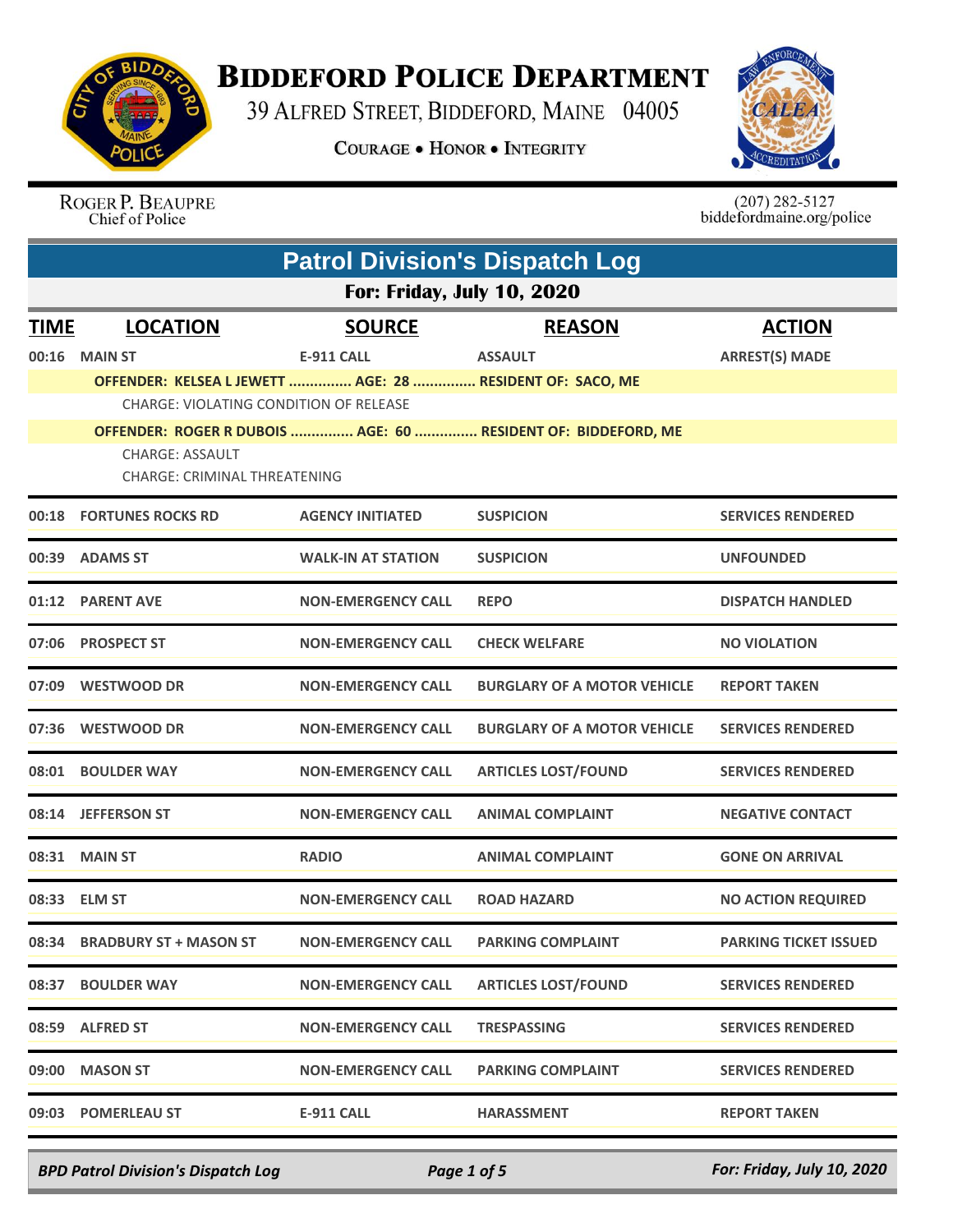| <b>TIME</b> | <b>LOCATION</b>                                | <b>SOURCE</b>             | <b>REASON</b>                                                     | <b>ACTION</b>             |
|-------------|------------------------------------------------|---------------------------|-------------------------------------------------------------------|---------------------------|
|             | 09:09 MAIN ST                                  | <b>E-911 CALL</b>         | <b>DOMESTIC COMPLAINTS</b>                                        | <b>REPORT TAKEN</b>       |
|             | 09:14 INNER CIR                                | <b>NON-EMERGENCY CALL</b> | <b>BURGLARY OF A MOTOR VEHICLE</b>                                | <b>REPORT TAKEN</b>       |
|             | 09:23 ALFRED ST + MAIN ST                      | <b>NON-EMERGENCY CALL</b> | <b>SUSPICION</b>                                                  | <b>WARNING ISSUED</b>     |
| 09:33       | <b>DIAMOND ST</b>                              | <b>RADIO</b>              | <b>WARRANT ARREST</b>                                             | <b>ARREST(S) MADE</b>     |
|             | <b>CHARGE: WARRANT ARREST</b>                  |                           | OFFENDER: HANK RUSSELL PAYNE  AGE: 39  RESIDENT OF: BIDDEFORD, ME |                           |
|             | 09:54 SACO FALLS WAY                           | <b>NON-EMERGENCY CALL</b> | <b>PAPERWORK</b>                                                  | <b>NEGATIVE CONTACT</b>   |
|             | 10:13 EMERY ST + MAIN ST                       | E-911 CALL                | <b>DISTURBANCE / NOISE</b>                                        | <b>SERVICES RENDERED</b>  |
|             | 10:25 INNER CIR                                | <b>NON-EMERGENCY CALL</b> | <b>BURGLARY OF A MOTOR VEHICLE</b>                                | <b>REPORT TAKEN</b>       |
|             | 11:00 MASON ST                                 | <b>NON-EMERGENCY CALL</b> | <b>PARKING COMPLAINT</b>                                          | <b>NO ACTION REQUIRED</b> |
|             | 11:23 ELM ST                                   | <b>NON-EMERGENCY CALL</b> | <b>ARTICLES LOST/FOUND</b>                                        | <b>SERVICES RENDERED</b>  |
|             | 11:30 ALFRED ST                                | <b>NON-EMERGENCY CALL</b> | <b>COURT ORDERED CHECK IN</b>                                     | <b>DISPATCH HANDLED</b>   |
|             | 11:38 ALFRED ST                                | <b>WALK-IN AT STATION</b> | <b>COURT ORDERED CHECK IN</b>                                     | <b>DISPATCH HANDLED</b>   |
|             | 11:45 WEST LOOP RD                             | <b>E-911 CALL</b>         | 911 MISUSE                                                        | <b>NO ACTION REQUIRED</b> |
|             | 11:46 WEST ST                                  | <b>E-911 CALL</b>         | 911 MISUSE                                                        | <b>NO ACTION REQUIRED</b> |
| 11:49       | MT PLEASANT ST + CORNISH AV NON-EMERGENCY CALL |                           | <b>ANIMAL COMPLAINT</b>                                           | <b>SERVICES RENDERED</b>  |
|             | 11:52 WEST ST                                  | <b>NON-EMERGENCY CALL</b> | <b>BURGLARY OF A MOTOR VEHICLE</b>                                | <b>REPORT TAKEN</b>       |
|             | 11:56 FRANKLIN ST                              | <b>WALK-IN AT STATION</b> | <b>ARTICLES LOST/FOUND</b>                                        | <b>SERVICES RENDERED</b>  |
|             | 12:11 OAK ST                                   | <b>NON-EMERGENCY CALL</b> | <b>INTEL</b>                                                      | <b>SERVICES RENDERED</b>  |
|             | 12:33 MAY ST + SOUTH ST                        | <b>AGENCY INITIATED</b>   | <b>TRAFFIC OFFENSES</b>                                           | <b>VSAC ISSUED</b>        |
|             | 12:44 SOUTH ST + WESTERN AVE                   | <b>AGENCY INITIATED</b>   | <b>TRAFFIC OFFENSES</b>                                           | <b>WARNING ISSUED</b>     |
|             | 12:44 ALFRED ST                                | <b>WALK-IN AT STATION</b> | <b>ARTICLES LOST/FOUND</b>                                        | <b>SERVICES RENDERED</b>  |
|             | 12:52 SOUTH ST                                 | <b>AGENCY INITIATED</b>   | <b>TRAFFIC OFFENSES</b>                                           | <b>WARNING ISSUED</b>     |
|             | 12:58 SOUTH ST + MAY ST                        | <b>AGENCY INITIATED</b>   | <b>TRAFFIC OFFENSES</b>                                           | <b>WARNING ISSUED</b>     |
|             | 13:00 ALFRED ST                                | <b>NON-EMERGENCY CALL</b> | <b>ANIMAL COMPLAINT</b>                                           | <b>SERVICES RENDERED</b>  |
|             | 13:02 SACO FALLS WAY                           | <b>E-911 CALL</b>         | <b>THEFT</b>                                                      | <b>CIVIL COMPLAINT</b>    |

*BPD Patrol Division's Dispatch Log Page 2 of 5 For: Friday, July 10, 2020*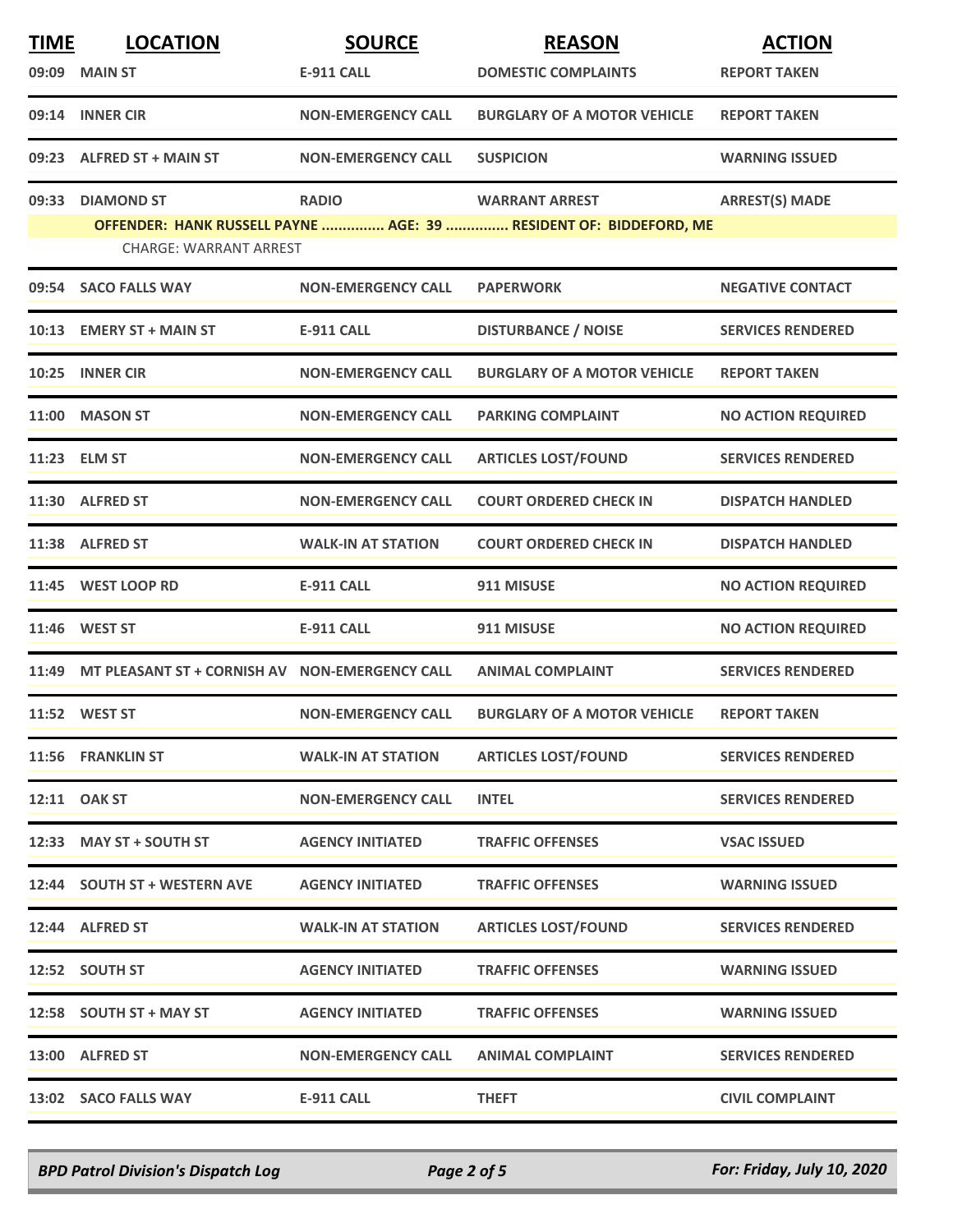| <b>TIME</b> | <b>LOCATION</b>                | <b>SOURCE</b>             | <b>REASON</b>                      | <b>ACTION</b>             |
|-------------|--------------------------------|---------------------------|------------------------------------|---------------------------|
|             | 13:04 SOUTH ST + BRIARWOOD DR  | <b>AGENCY INITIATED</b>   | <b>TRAFFIC OFFENSES</b>            | <b>WARNING ISSUED</b>     |
|             | 13:11 MCARTHUR WAY             | <b>NON-EMERGENCY CALL</b> | <b>PARKING COMPLAINT</b>           | <b>SERVICES RENDERED</b>  |
| 13:12       | <b>SOUTH ST + MCKENNEY DR</b>  | <b>AGENCY INITIATED</b>   | <b>TRAFFIC OFFENSES</b>            | <b>WARNING ISSUED</b>     |
|             | 13:20 MCKENNEY DR + SOUTH ST   | <b>AGENCY INITIATED</b>   | <b>TRAFFIC OFFENSES</b>            | <b>WARNING ISSUED</b>     |
|             | 13:23 BOND ST                  | <b>WALK-IN AT STATION</b> | <b>DOMESTIC COMPLAINTS</b>         | <b>REPORT TAKEN</b>       |
|             | 13:31 SOUTH ST + MCKENNEY DR   | <b>AGENCY INITIATED</b>   | <b>TRAFFIC OFFENSES</b>            | <b>VSAC ISSUED</b>        |
|             | 13:38 CRESCENT ST              | <b>NON-EMERGENCY CALL</b> | <b>PARKING COMPLAINT</b>           | <b>SERVICES RENDERED</b>  |
|             | 13:39 BIRCH ST                 | <b>E-911 CALL</b>         | <b>BURGLARY OF A MOTOR VEHICLE</b> | <b>REPORT TAKEN</b>       |
|             | 13:39 FOSS ST                  | <b>AGENCY INITIATED</b>   | <b>PRO-ACTIVE RESPONSE TEAM</b>    | <b>SERVICES RENDERED</b>  |
| 13:46       | <b>SOUTH ST + WESTMORE AVE</b> | <b>AGENCY INITIATED</b>   | <b>TRAFFIC OFFENSES</b>            | <b>WARNING ISSUED</b>     |
|             | 13:57 SOUTH ST + MAY ST        | <b>AGENCY INITIATED</b>   | <b>TRAFFIC OFFENSES</b>            | <b>WARNING ISSUED</b>     |
|             | 14:04 SOUTH ST + WESTMORE AVE  | <b>AGENCY INITIATED</b>   | <b>TRAFFIC OFFENSES</b>            | <b>WARNING ISSUED</b>     |
|             | 14:12 FRANKLIN ST              | <b>AGENCY INITIATED</b>   | <b>SUSPICION</b>                   | <b>NO VIOLATION</b>       |
|             | 14:15 SOUTH ST + SOUTHVIEW DR  | <b>AGENCY INITIATED</b>   | <b>TRAFFIC OFFENSES</b>            | <b>VSAC ISSUED</b>        |
|             | <b>14:36 FORTUNES ROCKS RD</b> | <b>NON-EMERGENCY CALL</b> | <b>RIVER PATROL OFFENSES</b>       | <b>SERVICES RENDERED</b>  |
|             | 14:41 POOL ST                  | <b>AGENCY INITIATED</b>   | <b>TRAFFIC OFFENSES</b>            | <b>WARNING ISSUED</b>     |
|             | 14:50 POOL ST                  | <b>AGENCY INITIATED</b>   | <b>TRAFFIC OFFENSES</b>            | <b>WARNING ISSUED</b>     |
|             | 14:51 ALFRED ST                | <b>WALK-IN AT STATION</b> | <b>PAPERWORK</b>                   | <b>SERVICES RENDERED</b>  |
|             | 15:06 MARBLEHEAD LN            | E-911 CALL                | 911 MISUSE                         | <b>NO ACTION REQUIRED</b> |
|             | 15:07 POOL ST + DECARY RD      | <b>AGENCY INITIATED</b>   | <b>TRAFFIC OFFENSES</b>            | <b>WARNING ISSUED</b>     |
|             | <b>15:08 BOULDER WAY</b>       | <b>NON-EMERGENCY CALL</b> | <b>CIVIL COMPLAINT</b>             | <b>NEGATIVE CONTACT</b>   |
|             | 15:12 POOL ST                  | <b>AGENCY INITIATED</b>   | <b>TRAFFIC OFFENSES</b>            | <b>WARNING ISSUED</b>     |
|             | 15:12 HILLS BEACH RD           | E-911 CALL                | 911 MISUSE                         | <b>SERVICES RENDERED</b>  |
|             | 15:13 MARBLEHEAD LN            | <b>NON-EMERGENCY CALL</b> | <b>CHECK WELFARE</b>               | <b>SERVICES RENDERED</b>  |
|             | 15:19 MAY ST                   | E-911 CALL                | 911 MISUSE                         | <b>SERVICES RENDERED</b>  |

*BPD Patrol Division's Dispatch Log Page 3 of 5 For: Friday, July 10, 2020*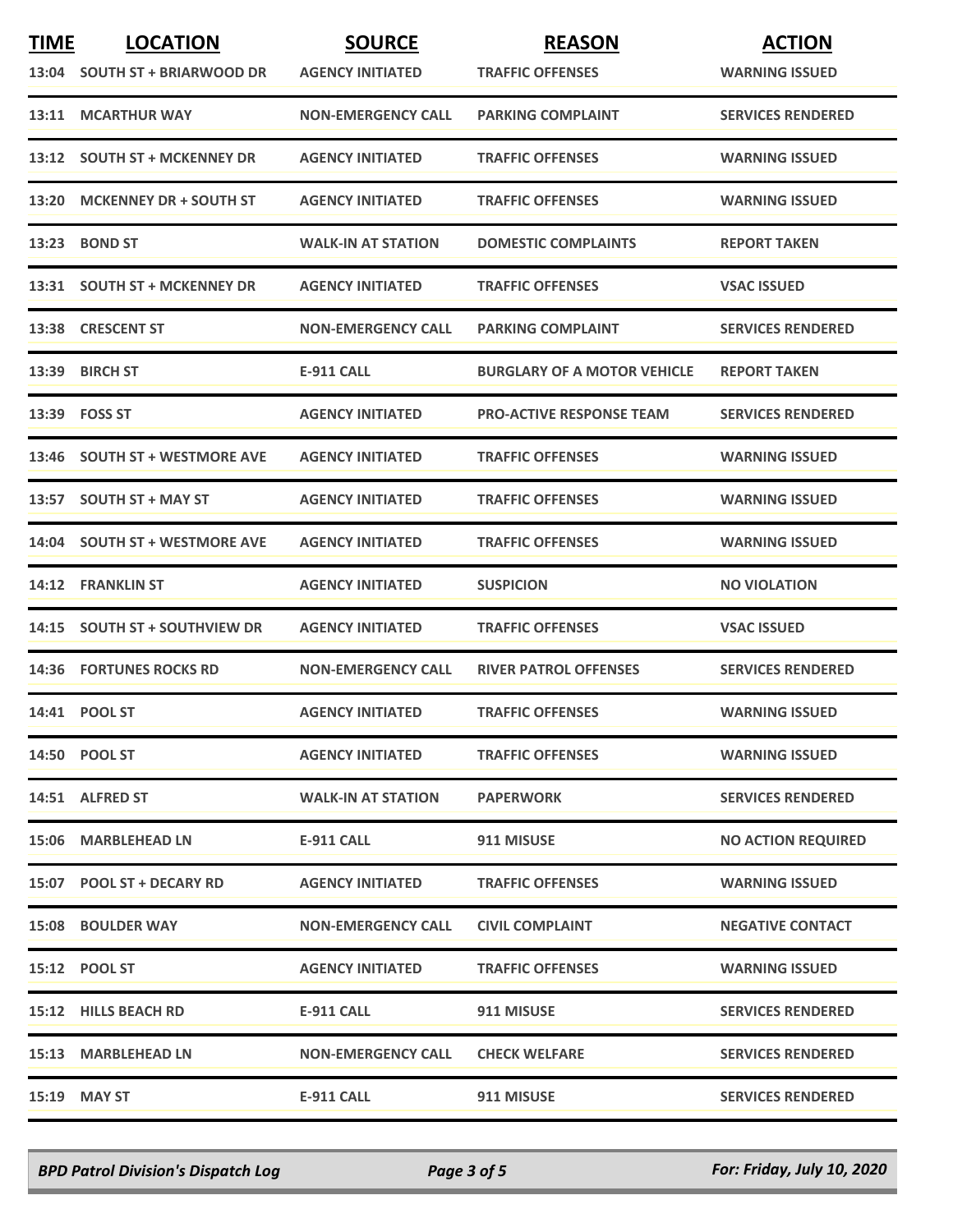| <b>TIME</b> | <b>LOCATION</b>                                                                                                              | <b>SOURCE</b>             | <b>REASON</b>                      | <b>ACTION</b>                |
|-------------|------------------------------------------------------------------------------------------------------------------------------|---------------------------|------------------------------------|------------------------------|
|             | 15:23 POOL ST                                                                                                                | <b>AGENCY INITIATED</b>   | <b>TRAFFIC OFFENSES</b>            | <b>WARNING ISSUED</b>        |
|             | <b>15:28 MEDICAL CENTER DR</b>                                                                                               | <b>E-911 CALL</b>         | 911 MISUSE                         | <b>REFERRED OTHER AGENCY</b> |
|             | 15:34 POOL ST                                                                                                                | <b>AGENCY INITIATED</b>   | <b>TRAFFIC OFFENSES</b>            | <b>VSAC ISSUED</b>           |
|             | <b>15:36 BOULDER WAY</b>                                                                                                     | <b>NON-EMERGENCY CALL</b> | <b>COVID-19 VIOLATION</b>          | <b>DISPATCH HANDLED</b>      |
|             | 15:39 BIRCH ST                                                                                                               | <b>RADIO</b>              | <b>PAPERWORK</b>                   | <b>PAPERWORK SERVED</b>      |
|             | 15:44 MAIN ST                                                                                                                | <b>NON-EMERGENCY CALL</b> | <b>CHECK WELFARE</b>               | <b>SERVICES RENDERED</b>     |
|             | 15:54 ELM ST + GRAYSON ST                                                                                                    | <b>AGENCY INITIATED</b>   | <b>TRAFFIC OFFENSES</b>            | <b>WARNING ISSUED</b>        |
|             | 16:02 MAIN ST                                                                                                                | <b>NON-EMERGENCY CALL</b> | <b>MISSING PERSON</b>              | <b>REPORT TAKEN</b>          |
|             | <b>16:03 BOND ST</b>                                                                                                         | <b>WALK-IN AT STATION</b> | <b>PAPERWORK</b>                   | <b>SERVICES RENDERED</b>     |
|             | 16:08 POOL ST                                                                                                                | <b>AGENCY INITIATED</b>   | <b>TRAFFIC OFFENSES</b>            | <b>WARNING ISSUED</b>        |
|             | 16:09 MAY ST                                                                                                                 | <b>E-911 CALL</b>         | 911 MISUSE                         | <b>NO ACTION REQUIRED</b>    |
|             | 16:24 POOL ST                                                                                                                | <b>AGENCY INITIATED</b>   | <b>TRAFFIC OFFENSES</b>            | <b>WARNING ISSUED</b>        |
|             | 16:27 MAIN ST                                                                                                                | <b>NON-EMERGENCY CALL</b> | <b>PARKING COMPLAINT</b>           | <b>SERVICES RENDERED</b>     |
|             | 16:28 ELM ST                                                                                                                 | <b>E-911 CALL</b>         | <b>SHOPLIFTING</b>                 | <b>REPORT TAKEN</b>          |
|             | 16:29 PIKE ST                                                                                                                | <b>E-911 CALL</b>         | 911 MISUSE                         | <b>DISPATCH HANDLED</b>      |
|             | 16:44 ELM ST                                                                                                                 | <b>NON-EMERGENCY CALL</b> | <b>DRUNKENNESS</b>                 | <b>CITATION ISSUED</b>       |
|             | OFFENDER: NICHOLAS OWEN TAVARES  AGE: 32  RESIDENT OF: BIDDEFORD, ME<br>CHARGE: OPERATING WHILE LICENSE SUSPENDED OR REVOKED |                           |                                    |                              |
|             | 17:28 CLEAVES ST                                                                                                             | <b>E-911 CALL</b>         | 911 MISUSE                         | <b>DISPATCH HANDLED</b>      |
|             | 17:50 BOND ST                                                                                                                | <b>RADIO</b>              | <b>PAPERWORK</b>                   | <b>PAPERWORK SERVED</b>      |
|             | 18:03 ADAMS ST                                                                                                               | <b>NON-EMERGENCY CALL</b> | <b>CHECK WELFARE</b>               | <b>TRANSPORT TO HOSPITAL</b> |
|             | <b>18:28 GOVE ST</b>                                                                                                         | <b>NON-EMERGENCY CALL</b> | <b>ANIMAL COMPLAINT</b>            | <b>SERVICES RENDERED</b>     |
|             | 18:52 EMERY ST                                                                                                               | <b>NON-EMERGENCY CALL</b> | <b>ANIMAL COMPLAINT</b>            | <b>SERVICES RENDERED</b>     |
|             | 18:54 WESTWOOD DR                                                                                                            | <b>NON-EMERGENCY CALL</b> | <b>BURGLARY OF A MOTOR VEHICLE</b> | <b>DISPATCH HANDLED</b>      |
|             | <b>18:54 GRANITE ST</b>                                                                                                      | <b>NON-EMERGENCY CALL</b> | <b>TRAFFIC DETAIL</b>              | <b>SERVICES RENDERED</b>     |
|             | <b>19:04 MAIN ST</b>                                                                                                         | <b>NON-EMERGENCY CALL</b> | <b>TRESPASSING</b>                 | <b>SERVICES RENDERED</b>     |
|             |                                                                                                                              |                           |                                    |                              |

*BPD Patrol Division's Dispatch Log Page 4 of 5 For: Friday, July 10, 2020*